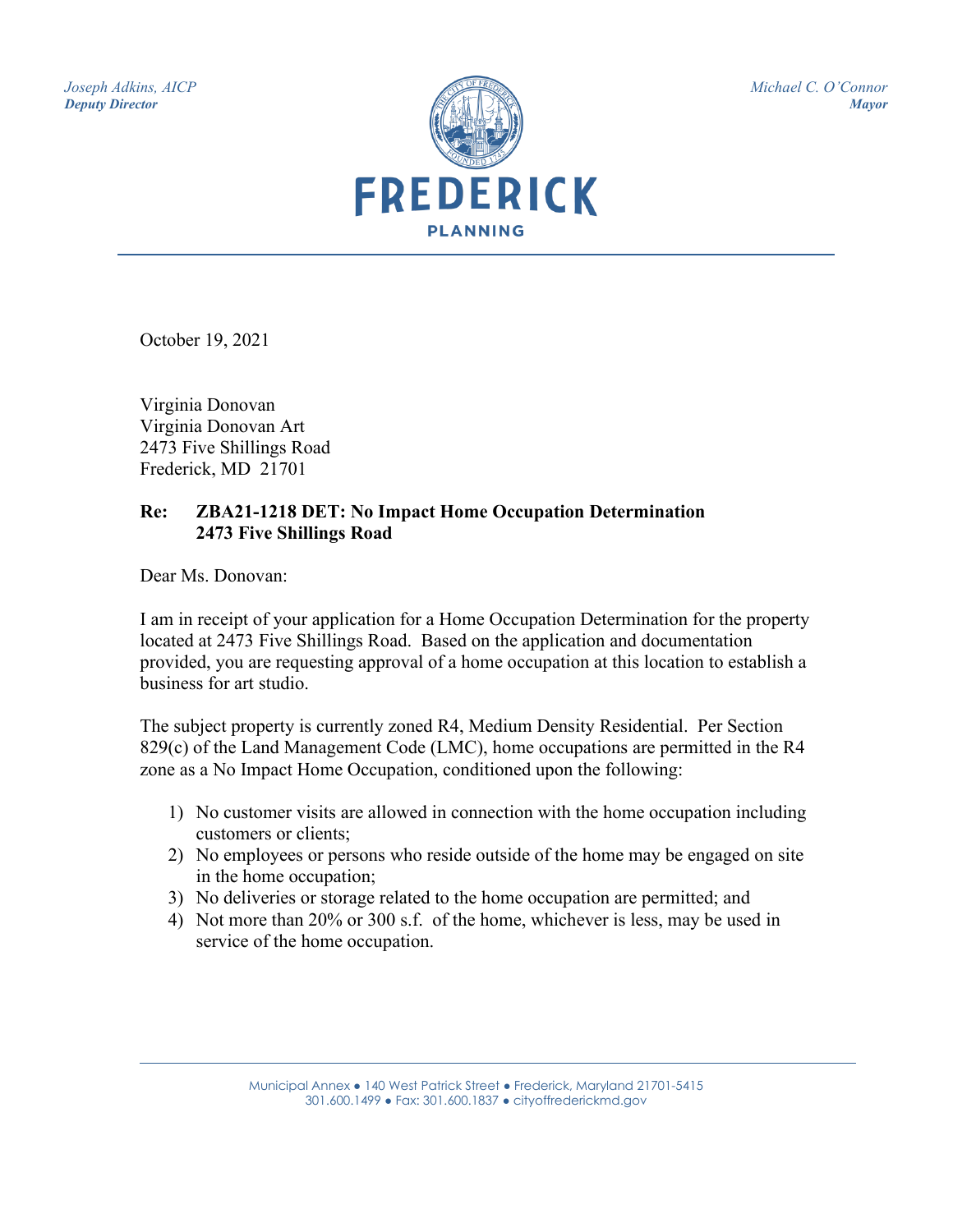Based on your application, the home is approximately 1,878 s.f. and only 100 s.f. are to be designated for use by the business. Please be advised that no signage is permitted on site as a home occupation and, as such, shall be added as condition of approval for the zoning certificate when issued.

You have indicated that there will be no employees associated with the business and no deliveries to the site. We have noted that there is minimal storage such as a gun safe that is included in the square footage of the home occupation limits; therefore the criteria for no impact occupation has been met.

Next step is to apply for a zoning certificate with the building department for the home occupation. Please see the link for the zoning application for the home occupation to be completed and submitted to the Building/Permits Department: [https://www.cityoffrederickmd.gov/DocumentCenter/View/904/Commercial-Zoning-](https://www.cityoffrederickmd.gov/DocumentCenter/View/904/Commercial-Zoning-Permit-Application?bidId=)[Permit-Application?bidId=](https://www.cityoffrederickmd.gov/DocumentCenter/View/904/Commercial-Zoning-Permit-Application?bidId=)

All applications are submitted digitally to the City for review. Please contact Mary Beall at [mbeall@cityoffrederickmd.gov](mailto:mbeall@cityoffrederickmd.gov) for further instructions.

If you have any additional questions, please feel free to contact me at 301-600-1655 or jadkins@cityoffrederickmd.gov.

Sincerely,

Joe Adkins

Joe Adkins, AICP Deputy Director for Planning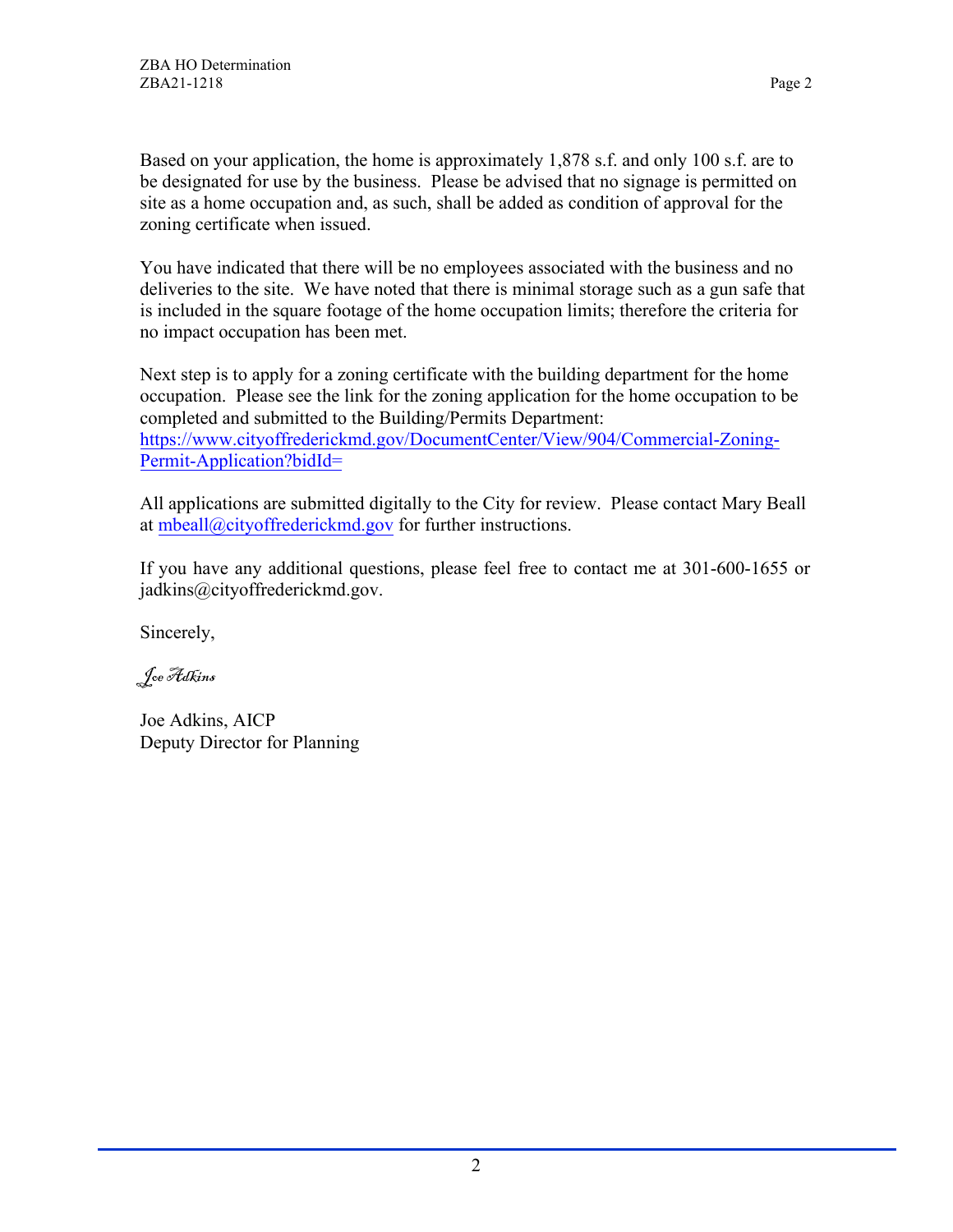

| For Official Use Only   |        |  |
|-------------------------|--------|--|
| Case Number:            |        |  |
| <b>Hearing Date:</b>    |        |  |
| Ad Date:                |        |  |
| <b>Application Fee:</b> | \$0.00 |  |
| Date Paid:              |        |  |

## **HOME OCCUPATION DETERMINATION**

#### **General Information**

The operation of a full-time or part-time home-based business is considered a *Home Occupation* and is regulated under Section 829 of the Land Management Code (LMC). Home occupations should be consistent with the surrounding residential community and should not impact the quality of life in these areas. In order to ensure minimal impacts, the LMC establishes several general restrictions on home occupations including:

- Visits to the home by clients or customers of the business are not permitted.
- Signage advertising the business is not permitted.
- These regulations do not apply to telecommuting.

#### **Application Process**

There are two types of Home Occupations: No Impact Home Occupations and Conditional Use Home Occupations. In order to determine which type of Home Occupation your proposal qualifies as, please complete the following application with as much detail as possible.

**The completed application form, supporting plans and other documentation in PDF form ONLY, must be sent to [zbadigital@cityoffrederickmd.gov](mailto:zbddigital@cityoffrederickmd.gov)***.* **Any files that are larger may be sent via a shared link. You will need to remove your email signature image before submitting. If you have any questions, please contact Carreanne Eyler @ [ceyler@cityoffrederickmd.gov.](mailto:ceyler@cityoffrederickmd.gov)**

| <b>APPLICANT INFORMATION (OWNER'S AFFIDAVIT MUST BE SUBMITTED WITH APPLICATION IF</b> |                                                       |  |
|---------------------------------------------------------------------------------------|-------------------------------------------------------|--|
| APPLICANT IS NOT THE OWNER)                                                           |                                                       |  |
|                                                                                       | Contact Name: VIRGINIA DONOVAN                        |  |
|                                                                                       | Firm/Company: VIRGINIA DONOVAN ART                    |  |
| Address:                                                                              | 2473 FIVE SHILLINGS ROAD<br>FREDERICK, MARYLAND 21701 |  |
| Phone:                                                                                | 301-732-4518<br>email: EVPDONOVAN@AOL.COM             |  |
| <b>OWNER INFORMATION</b>                                                              |                                                       |  |
| Name:                                                                                 | <b>VIRGINIA DONOVAN</b>                               |  |
|                                                                                       | Firm/Company: VIRGINIA DONOVAN ART                    |  |
| Address:                                                                              | 2473 FIVE SHILLINGS ROAD<br>FREDERICK, MARYLAND 21701 |  |
| Phone:                                                                                | 301-732-4518<br>email: EVPDONOVAN@AOL.COM             |  |
|                                                                                       |                                                       |  |
|                                                                                       |                                                       |  |
| <b>PROPERTY INFORMATION</b>                                                           |                                                       |  |
| Property Address:<br>2473 FIVE SHILLINGS ROAD FREDERICK, MARYLAND 21701               |                                                       |  |
| R <sub>4</sub><br>Zoning:                                                             |                                                       |  |
| Structure Type (single family, townhouse, etc):<br><b>SINGLE FAMILY</b>               |                                                       |  |
|                                                                                       |                                                       |  |
|                                                                                       |                                                       |  |
| <b>PROJECT INFORMATION</b>                                                            |                                                       |  |
| Business name:                                                                        | VIRGINIA DONOVAN ART                                  |  |

| <b>PROPERTY INFORMATION</b>                                   |                                                    |  |
|---------------------------------------------------------------|----------------------------------------------------|--|
| Property Address:                                             | 2473 FIVE SHILLINGS ROAD FREDERICK, MARYLAND 21701 |  |
| Zoning:                                                       | R4                                                 |  |
| Structure Type (single family, townhouse, etc): SINGLE FAMILY |                                                    |  |

#### **PROJECT INFORMATION**